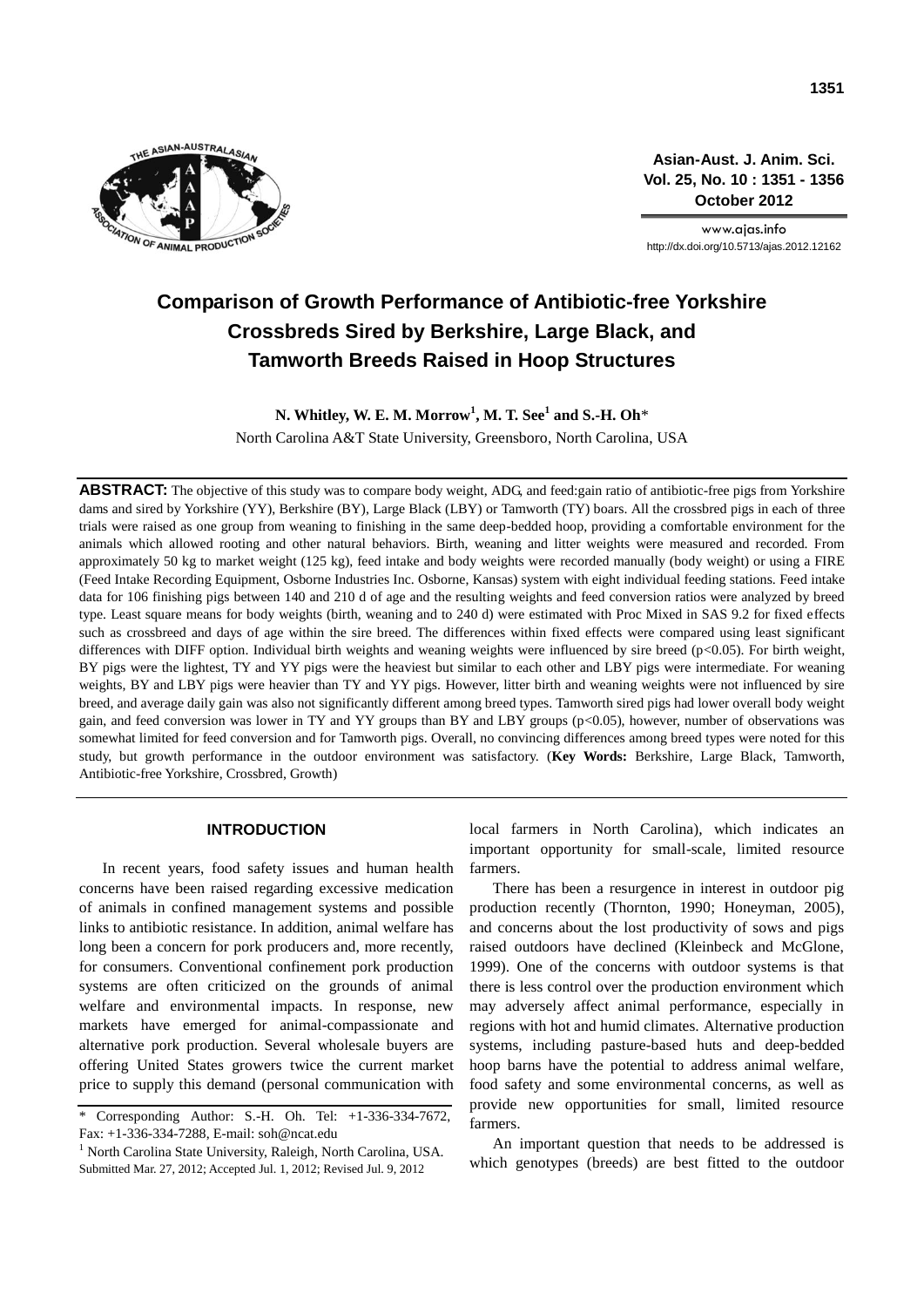system (Kleinbeck and McGlone, 1999). There is anecdotal evidence to suggest that some breeds of pigs perform "better" in an outdoor system than others, but there are few scientific studies regarding which breeds or lines of pigs actually excel in outdoor production facilities. Dark breeds such as Tamworth are said to be more sustainable for the outdoor system (Gegner, 2001). The Tamworth breed has been used in the past for prolificacy and milking ability (McPhee, 1931; Winters et al., 1943).

It is also important to make alternative swine production systems more marketable to upscale consumers (Gegner, 2004). Market opportunities for rare breeds such as Large Black are beginning to increase, and farmers need information on growth patterns of different breeds. The Berkshire breed, known for its meat quality when raised in confinement systems (Suzuki et al., 2003; Aziz, 2004), might be a good candidate for alternative production systems. It has been reported that about 28,000 dams are bred in Japan, and the retail price of purebred Berkshire is 50% more expensive than regular finishing pigs (Suzuki et al., 2003). However, there are few studies involving performance tests of crossbred pigs reared in alternative production systems, in part because of difficulties with measuring body weights and feed intake on site. However, Young and Lawrence (1994) have reported successful use of the FIRE system. The FIRE system is used to evaluate feed intake, feeding time, feeding rate, feed conversion, and number of feedings per day. It can be adapted to use in a group-fed, hoop-house type operation by utilizing a feed trough weighed by a load cell and the placement of an electronic transponder in the ear of the animals (Casey, 2003).

The objective of this study was to investigate the growth characteristics of antibiotic-free Yorkshire crossbred pigs sired by Berkshire, Large Black and/or Tamworth raised in a hoop facility, which was aimed to track the growth patterns during the finishing phase.

### **MATERIALS AND METHODS**

The experiments were performed at the Center for Environmental Farming Systems (CEFS)/Cherry Research Station of the North Carolina Department of Agriculture and Consumer Services, and at the University Farm of North Carolina Agricultural and Technical State University (NCA&T). The CEFS Alternative Swine Unit is located in Goldsboro (latitude  $+35^{\circ}$  23' 26.82", longitude -78° 1' 43.76), and the NCA&T farm is in Greensboro (latitude +36 $^{\circ}$  4' 16.63", [longitude](http://maps.google.com/maps?rlz=1T4GZAZ_enUS424US424&q=36.070123,-79.723095&um=1&ie=UTF-8&hq=&hnear=0x8853221a6225386d:0x2096d889c3e55c1d,%2B36%C2%B0+4) -79 $^{\circ}$  43' 33.02"). Both NC cities feature a humid subtropical climate (Köppen climate classification; Lohmann et al., 1993), with subtropical summer temperatures and mild winters, and average annual precipitation of about 110 cm.

The CEFS unit has been raising antibiotic-free Yorkshire sows in hoop structures for more than 10 yrs. For Trial 1, 24 gilts approximately 6 months of age were moved from CEFS to NCA&T. For Trial 2 and 3, fifty-four gilts total (the 24 at NCA&T; 30 at CEFS) were artificially bred with the semen of Berkshire (BY), Large Black (LBY), Tamworth (TY) or Yorkshire (YY; control) boars with 10 sows bred per sire breed at CEFS and 8 sows bred per sire breed at NCA&T. The same sows were used for each trial with sire breed randomly chosen each time. All sows were estrus synchronized with Matrix® as per the manufacturer directions prior to breeding. The number of litters or animals in each trial are provided in Table 1.

Sows were farrowed in a hoop structure. Pigs were castrated within a week and weaned when the youngest litter was 4 wks old. Farrowing for Trials 1, 2 and 3 occurred in May and October 2009, and April, 2010, respectively. All pigs in each trial for each farm were raised as one group in a deep-bedded hoop  $(16 \text{ m} \times 32 \text{ m})$  from weaning through to finishing. The deep bedding, straw, corn stalks, or hay, was spread approximately 35 to 45 cm thick whenever needed and provided a comfortable environment for the animals, which allowed rooting and other natural behaviors.

#### **Birth and weaning weight**

For Trial 2 and 3 and at NCA&T only, body weights were recorded on the day after birth (Table 1). Sire breed and trial were included in the statistical model for analysis. Weaning weights were recorded for all trials (Table 1). PROC GLM was used to analyze the data (SAS 9.2), and location, sire breed, and trial were included in the statistical model as fixed effects. For all analyses, non-significant interactions were excluded from the final model. Least square means were estimated to compare the level of each effect with the pdiff option.

#### **Body weight, feed:gain and ADG**

Body weights were measured manually in both locations approximately every 30 d beginning at around 60 d of age and up to 240 d of age; weights were adjusted for common days of age (60, 90, 120, etc.) by multiplying actual ADG for each pig by the common day of age, rounding to the nearest 15 d of age for the common day of age (i.e. for pigs that were 70 d of age at weighing, weights were adjusted to 60 d of age). A FIRE (Feed Intake Recording Equipment, Osborne Industries Inc. Osborne, Kansas) system with 8 feeding stations was used at NCA&T. Body weights and daily feed intake for 106 finishing pigs were recorded from March to November, 2010 at NCA&T (from approximately 140 to 210 d of age for Trial 2 and 3) using the FIRE system, resulting in 101,394 observations. Data was eliminated before analysis if feed intake per visit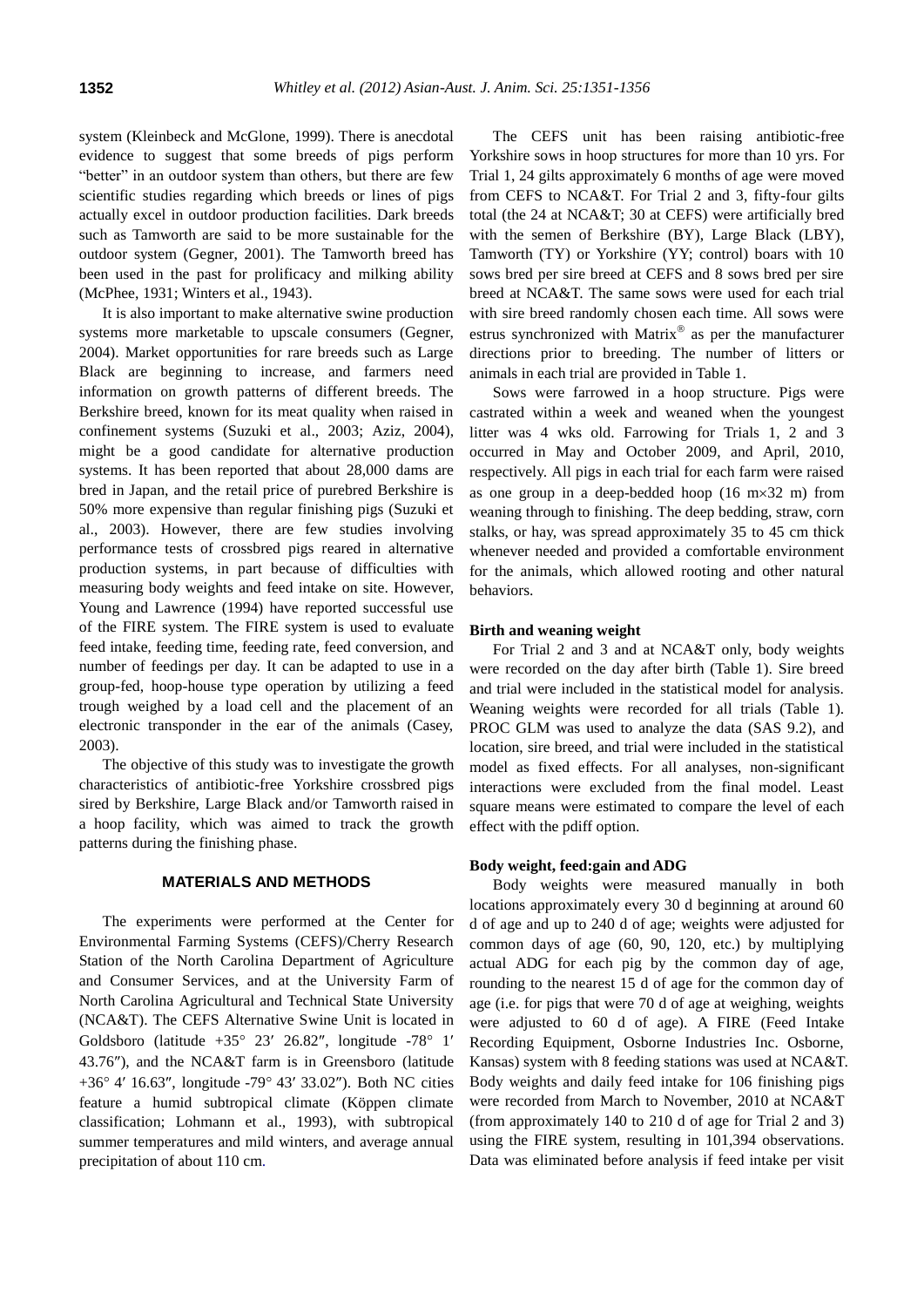Table 1. Number of animals or litters of four different breed types weighed at two locations in three outdoor trials\*

|                 |            |                          | Trial 1                  | Trial 2                  |                  |                          | Trial 3                  |                  |
|-----------------|------------|--------------------------|--------------------------|--------------------------|------------------|--------------------------|--------------------------|------------------|
|                 |            | <b>CEFS</b>              | NCA&T                    | <b>CEFS</b>              | NCA&T            | <b>CEFS</b>              | NCA&T                    | Total            |
| $\overline{BY}$ | <b>IBW</b> | $\overline{\phantom{0}}$ | $\overline{\phantom{a}}$ | $\overline{\phantom{a}}$ | 61               | $\overline{\phantom{a}}$ | 41                       | 102              |
|                 | <b>LBW</b> |                          | $\overline{\phantom{a}}$ | $\overline{\phantom{a}}$ | $\,$ 8 $\,$      | $\overline{\phantom{a}}$ | $\overline{4}$           | 12               |
|                 | <b>IWW</b> |                          | 28                       | 25                       | $42\,$           | 42                       | 36                       | 173              |
|                 | <b>LWW</b> |                          | $\boldsymbol{7}$         | $\sqrt{5}$               | $\,$ 8 $\,$      | 6                        | $\overline{4}$           | 30               |
|                 | <b>BWM</b> |                          | 28                       | 25                       | 28               | 24                       | $\overline{\phantom{a}}$ | 105              |
|                 | <b>BWF</b> |                          | $\overline{a}$           | $\overline{\phantom{a}}$ | 28               | $\overline{\phantom{a}}$ | 23                       | 51               |
| LBY             | <b>IBW</b> |                          |                          |                          | 53               | $\overline{a}$           | $\overline{a}$           | 53               |
|                 | <b>LBW</b> |                          | $\overline{\phantom{a}}$ | $\overline{\phantom{a}}$ | $\boldsymbol{7}$ |                          |                          | $\boldsymbol{7}$ |
|                 | <b>IWW</b> |                          | 26                       | $21\,$                   | $28\,$           |                          |                          | 75               |
|                 | <b>LWW</b> |                          | $\overline{4}$           | $\sqrt{2}$               | 6                |                          |                          | $12\,$           |
|                 | <b>BWM</b> |                          | 26                       | 21                       | 28               |                          |                          | 75               |
|                 | <b>BWF</b> |                          |                          | $\overline{a}$           | $27\,$           |                          |                          | $27\,$           |
| TY              | <b>IBW</b> |                          |                          |                          | $\overline{a}$   |                          | 39                       | 39               |
|                 | <b>LBW</b> |                          |                          |                          |                  | $\overline{\phantom{a}}$ | $\overline{4}$           | $\overline{4}$   |
|                 | <b>IWW</b> |                          |                          |                          |                  | 16                       | 19                       | 35               |
|                 | <b>LWW</b> |                          |                          |                          |                  | $\sqrt{2}$               | 3                        | $\sqrt{5}$       |
|                 | <b>BWM</b> |                          |                          |                          |                  | 16                       |                          | 16               |
|                 | <b>BWF</b> |                          |                          |                          |                  | $\overline{a}$           | 12                       | $12\,$           |
| YY              | <b>IBW</b> |                          |                          |                          | 59               | $\overline{a}$           | $30\,$                   | 89               |
|                 | <b>LBW</b> |                          | $\overline{\phantom{0}}$ |                          | 6                | $\overline{\phantom{a}}$ | $\mathfrak{Z}$           | $\overline{9}$   |
|                 | <b>IWW</b> |                          | 29                       | $22\,$                   | 35               | 33                       | $21\,$                   | 140              |
|                 | <b>LWW</b> |                          | $\tau$                   | $\overline{4}$           | $\sqrt{6}$       | $\sqrt{5}$               | 3                        | 25               |
|                 | <b>BWM</b> |                          | 29                       | 22                       | $\boldsymbol{7}$ | 25                       | $\overline{a}$           | 83               |
|                 | <b>BWF</b> |                          |                          | $\overline{a}$           | 7                | $\blacksquare$           | $\,$ 8 $\,$              | 15               |
| Total           | $\rm IBW$  |                          |                          |                          | 173              | $\overline{a}$           | 110                      | 283              |
|                 | <b>LBW</b> |                          | $\overline{\phantom{a}}$ | $\overline{\phantom{a}}$ | $21\,$           | $\overline{\phantom{a}}$ | 11                       | 32               |
|                 | <b>IWW</b> |                          | 83                       | 68                       | 105              | 91                       | 76                       | 423              |
|                 | <b>LWW</b> |                          | 18                       | $11\,$                   | $20\,$           | 13                       | $10\,$                   | $72\,$           |
|                 | <b>BWM</b> |                          | 83                       | 68                       | 63               | 65                       | $\overline{\phantom{a}}$ | 279              |
|                 | <b>BWF</b> |                          | $\overline{\phantom{a}}$ | $\blacksquare$           | 63               | $\overline{\phantom{a}}$ | 43                       | 106              |

\* Weights collected included: IBW = Individual birth weight; LBW = Litter birth weight; IWW = Individual weaning weight; LWW = Litter weaning weight; BWM = Body weight collected manually; BWF = Body weight collected by a FIRE system. Locations were the Cherry Research Farm, Center for Environmental Farming System (CEFS) alternative swine unit and North Carolina A&T State University (NCA&T) farm. Breed types were BerkshirexYorkshire (BY); Large Black×Yorkshire (LBY); Tamworth×Yorkshire (TY) and Yorkshire×Yorkshire (YY).

was greater than 2 kg (Casey and Dekkers, 2001). The complete feed intake record for each pig was then evaluated for outliers by plotting feed intake by day and testing each feed intake observation with the Cook's D test statistic. Outliers were removed based on the values from the equation of Cook's D that were greater than 4/n, where n is the number of observations (Cook and Weisberg, 1982). After removal of outliers, 86,067 daily feed intake and body weight records were utilized in the subsequent analysis (Table 2). This data was used to compare growth performance among breed types including growth pattern, feed:gain ratio, and ADG. Least square means of body weight were estimated with Proc Mixed in SAS 9.2 for fixed effects such as breed type and days of age within the sire breed. The differences within fixed effects were compared using least square means with a DIFF option.

For the adjusted body weight data collected manually in both locations, the same factors described above were included as fixed effects in the statistical model using Proc Mixed in SAS 9.2. The effects of trial, location, and interactions were not significant and were thus not included in the final model.

# **RESULTS AND DISCUSSION**

## **Birth and weaning weight**

For individual birth weights, there was an effect of breed ( $p<0.05$ ) in which BY pigs were the lightest ( $p<0.05$ ;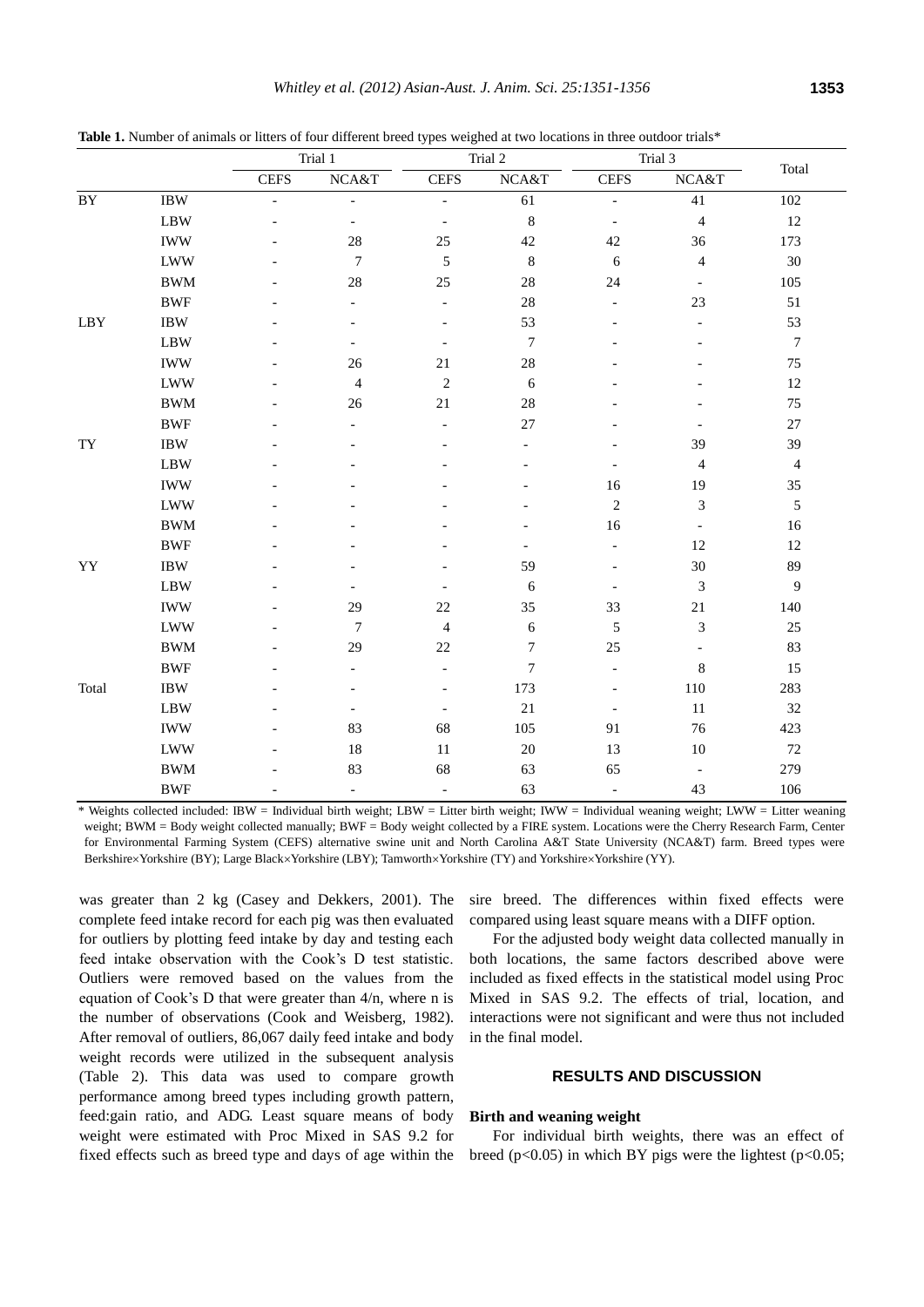|       |            |                          | Trial 2<br>Trial 1       |                          |                          | Trial 3                  |                          |        |
|-------|------------|--------------------------|--------------------------|--------------------------|--------------------------|--------------------------|--------------------------|--------|
|       |            | <b>CEFS</b>              | NCA&T                    | <b>CEFS</b>              | NCA&T                    | <b>CEFS</b>              | NCA&T                    | Total  |
| BY    | <b>BWM</b> | ۰                        | 160                      | 125                      | 110                      | 120                      | $\overline{\phantom{a}}$ | 515    |
|       | <b>BWF</b> | $\overline{\phantom{a}}$ | $\overline{\phantom{a}}$ | $\overline{\phantom{a}}$ | 39,885                   | $\overline{\phantom{0}}$ | 7,960                    | 47,845 |
| LBY   | <b>BWM</b> | $\overline{\phantom{a}}$ | 152                      | 105                      | 105                      |                          |                          | 362    |
|       | <b>BWF</b> | $\overline{\phantom{a}}$ | $\overline{\phantom{0}}$ | $\overline{\phantom{a}}$ | 22,601                   |                          | $\overline{\phantom{a}}$ | 22,601 |
| TY    | <b>BWM</b> | $\overline{\phantom{a}}$ | $\overline{\phantom{0}}$ | $\overline{\phantom{a}}$ | $\overline{\phantom{a}}$ | 80                       | $\overline{\phantom{a}}$ | 80     |
|       | <b>BWF</b> | $\overline{\phantom{a}}$ | $\overline{\phantom{0}}$ | $\overline{\phantom{a}}$ | $\overline{\phantom{a}}$ | -                        | 3,628                    | 3,628  |
| YY    | <b>BWM</b> | $\overline{\phantom{a}}$ | 165                      | 110                      | 26                       | 125                      | $\overline{\phantom{a}}$ | 426    |
|       | <b>BWF</b> | $\overline{\phantom{a}}$ | $\overline{\phantom{a}}$ | $\overline{\phantom{a}}$ | 8,998                    | $\overline{\phantom{a}}$ | 2,995                    | 11,993 |
| Total | <b>BWM</b> | $\overline{\phantom{0}}$ | 477                      | 340                      | 241                      | 325                      | $\overline{\phantom{a}}$ | 1383   |
|       | <b>BWF</b> | $\overline{\phantom{a}}$ | $\overline{\phantom{0}}$ | $\overline{\phantom{a}}$ | 71,484                   | $\overline{\phantom{a}}$ | 14,583                   | 86,067 |

**Table 2.** Number of animals of four different breed types raised outdoors in two locations and three trials for which body weight was recorded manually (BWM) or by a  $\mathrm{FIRE}^{\circledast}$  system (BWF)\*

\* Breed types were Berkshire×Yorkshire (BY); Large Black×Yorkshire (LBY); Tamworth×Yorkshire (TY) and Yorkshire×Yorkshire (YY). Locations were the Cherry Research Farm, Center for Environmental Farming System (CEFS) alternative swine unit and North Carolina A&T State University (NCA&TSU) farm.

 $1.34\pm0.03$  kg), TY (1.49 $\pm0.05$  kg) and YY (1.42 $\pm0.03$  kg) pigs were the heaviest but similar to each other and LBY pigs were intermediate  $(1.40\pm0.04 \text{ kg})$ . However, litter birth weights were not influenced by sire breed, indicating that differences in individual birth weights were likely a reflection of litter size. However, because total number of litters per breed was limited, additional research would be beneficial. Individual  $(0.95\pm0.02$  and  $1.87\pm0.03$  kg) and litter birth weights  $(7.86\pm0.81$  and  $18.56\pm0.98$  kg) were significantly different  $(p<0.05)$  between Trials 2 and 3, respectively. The warmer weather typically seen in April (Trial 3) compared to October (Trial 2) may have contributed in part to the higher birth weights seen in Trial 3. Similarly, in a cooperative study with 999 litters from seven southern states (including North Carolina), pigs born in the warm season were heavier at birth than those born in the cool season (Coffey et al., 1994).

The effects of sire breed and trial were significant for individual weaning weights ( $p<0.05$ ). The BY and LBY pigs were heavier than TY and YY pigs  $(7.76\pm0.15, 8.07\pm$ 0.22,  $6.40\pm0.34$  and  $6.76\pm0.16$  kg, respectively). The IWW for the first trial  $(6.32\pm0.24 \text{ kg})$  were significantly  $(p<0.05)$ lower than those in Trial 2 (7.89 $\pm$ 0.16 kg) and 3 (7.54 $\pm$ 0.15 kg). However, IWW were similar for CEFS  $(7.36\pm0.18 \text{ kg})$ and NCA&T  $(8.13\pm0.13 \text{ kg})$ .

For litter weaning weights, as with litter birth weights, there was no influence of sire breed, averaging  $44.64\pm3.97$ , 55.36±6.55, 32.17±10.36 and 38.13±4.27 kg for BY, LBY, TY and YY, respectively. The LWW were lightest for Trial 1 (28.19 $\pm$ 6.45 kg), heavier for Trial 2 (42.61 $\pm$ 4.71 kg) than Trial 1 and were the heaviest for Trial 3  $(56.93\pm4.69 \text{ kg})$ (p<0.05). Location LWW were similar, averaging  $38.28\pm$ 5.39 kg for CEFS and  $46.87\pm3.54$  kg for NCA&T. Gilts were used for Trial 1 and the same animals were used for Trial 2 and 3, so the age and parity of most of the females used naturally increased with trial, making it expected that weaning weights would also increase with trial. An increase in gain from birth to weaning over three parities was also noted for a collaborative study of 999 litters from seven southern U.S. states, including North Carolina (Coffey et al., 1994).

#### **Body weight, ADG, and feed:gain**

Tamworth sired pigs, included only in Trial 3, had fewer animal records than the other breed types, therefore, the estimates were very limited compared to other groups. Overall, the LBY group was heavier  $(p<0.05)$  than other groups for the FIRE system (Figure 1) and were also heavier ( $p<0.05$ ) for adjusted manual weight measurements from 90 to 240 d of age (Table 3). However, average daily gain (from 140 to 210 d of age) was not influenced by breed type  $(0.79\pm0.03, 0.80\pm0.04, 0.97\pm0.09$  and  $0.82\pm0.03$  kg/d for BY, LBY, TY and YY, respectively), and overall weight gain was not higher for LBY, indicating no actual benefit of LB sires over the other breeds (data for actual manual weights analyzed). As noted in the current study, no difference in ADG for breed type (Duroc sires with Tamworth, Tamworth×Landrace or Hampshire×Landrace sows) was noted in a previous outdoor versus confinement study conducted at North Carolina A&T State University, though outdoor raised pigs grew 50% faster than confinement raised pigs (Talbott et al., 2003).

Overall weight gain from 60 to 240 d of age was lowest for TY  $(60.63\pm3.56 \text{ kg})$  and similar for the other breed types  $(72.51 \pm 1.48)$  kg for BY,  $73.72 \pm 1.77$  kg for LBY, and  $71.00\pm1.69$  for YY). Similarly, Tamworth×Berkshire pigs did not perform as well as Large Black×Berkshire pigs or other breed combinations for 112-d weight and age at market weight (Fahmy and Holtman, 1977). However,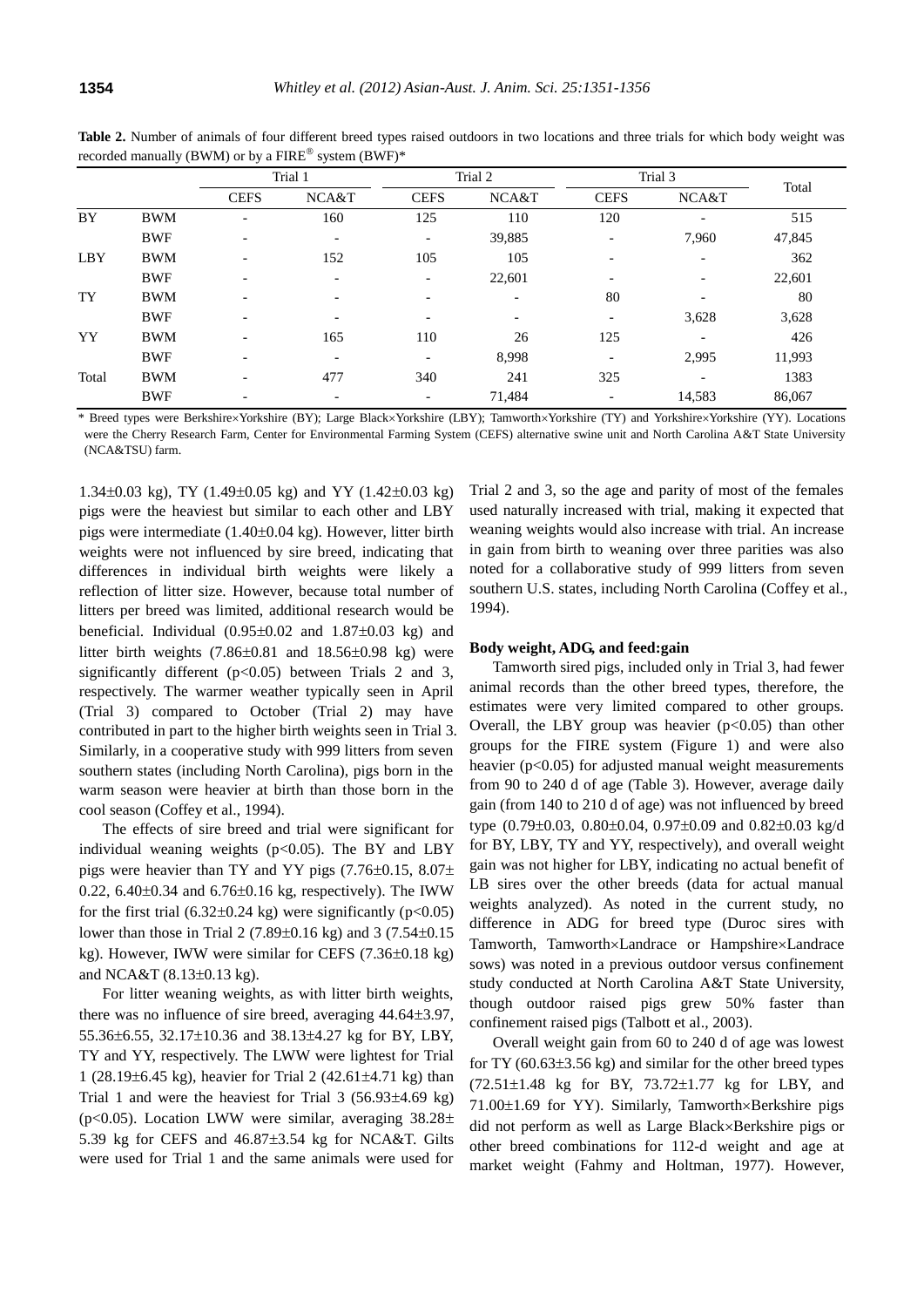

**Figure 1.** Least squares means of FIRE system body weights over time for different breed type pigs raised in an outdoor system. \* Pig breed types were Berkshire×Yorkshire (BY), Large Black×Yorkshire (LBY), Tamworth×Yorkshire (TY) and Yorkshire×Yorkshire (YY). Average SEM was 2.06 kg for BY, 2.81 kg for LBY, 4.27 kg for TY and 3.78 kg for YY.

again, in the present study, the numer of observations for Tamworth pigs was low (Table 1). In contrast to the present study, a study in the UK (Wood et al., 2004) noted that average daily gain for a 12 wk period starting at 9 wks of age was lower for Berkshire and Tamworth purebreds than for Large White pigs (similar to the Yorkshire breed).

The estimated growth curves for the FIRE system data among breeding groups in this study were linear. This result can be found in previous studies. Taylor and Hazel (1955) have reported growth from 135 to 174 d of age reflected in linear lines, and quadratic growth curves have been reported with a coefficient of the second degree polynomial lower than -0.005 (not meaningful), indicating that growth could be considered to have occurred in a linear fashion (Quijandria and Robison, 1971).

Using the FIRE system, it was found that TY and YY pigs were more feed efficient, with lower feed conversions (p<0.05), than BY and LBY pigs based on the 106 animals from the FIRE system  $(3.39\pm0.63, 3.41\pm0.80, 2.16\pm1.19)$ and  $2.46\pm1.07$  for BY, LBY, TY and YY, respectively).

However, more observations would be needed to make any firm conclusions about differences in feed efficiency for these breed types.

In Japan, purebred Berkshire pigs had similar ADG (0.78 kg/d) to that noted for the Berkshire sired pigs in the current study, but were not as feed efficient (4.87; Suzuki et al., 2003). However, in a North Carolina State University study using Berkshire-sired pigs from maternal-line females more similar to the animals in the current study, Berkshiresired pigs had a feed conversion closer to that of the current study (3.70 vs 3.39; Hasty et al., 2002).

Few recent scientific studies been conducted comparing differences in growth patterns and productivity in outdoor systems, likely due in part to the relative difficulty in measuring feed intake and growth rates for pigs raised in outdoor systems compared to confinement systems. Honeyman and Harmon (2003) compared performance of finishing pigs in hoop structures during winter and summer in Iowa, with summer weather closer to North Carolina weather than winter weather. Crossbred pigs from terminal

| Days of age | BY                             | LBY                            | TY                             | YY                             |
|-------------|--------------------------------|--------------------------------|--------------------------------|--------------------------------|
| 60          | $10.17 \pm 0.59^{\mathrm{a}}$  | $12.12 \pm 1.14^a$             | $11.44 \pm 0.67$ <sup>a</sup>  | $9.88 \pm 0.65^{\circ}$        |
| 90          | $25.86 \pm 0.99^{\mathrm{a}}$  | $31.79 \pm 2.40^b$             | $25.92 \pm 1.23^a$             | $25.23 \pm 1.14^a$             |
| 120         | $46.69 \pm 1.58^{\text{a}}$    | 59.48 $\pm$ 2.02 <sup>b</sup>  | $44.79 \pm 1.90^a$             | $45.61 \pm 1.80^a$             |
| 150         | $73.53 \pm 2.19^a$             | $88.06 \pm 2.57^{\rm b}$       | $70.92 \pm 2.64$ <sup>a</sup>  | $72.38 \pm 2.46^a$             |
| 180         | $98.98 \pm 2.30^a$             | $111.70 \pm 2.85^{\circ}$      | $94.86 \pm 2.78^a$             | $94.87 \pm 2.59^{\mathrm{a}}$  |
| 210         | $115.48 \pm 2.07^{\mathrm{a}}$ | $130.78 \pm 2.94^{\rm b}$      | $109.36 \pm 2.42^{\text{a}}$   | $113.37 \pm 2.34$ <sup>a</sup> |
| 240         | $136.84 \pm 2.40^a$            | $145.32 \pm 2.98$ <sup>b</sup> | $130.75 \pm 2.74$ <sup>a</sup> | $135.71 \pm 2.65^{\circ}$      |

Table 3. Least squares means of body weights collected manually for four breed types of hogs raised in an outdoor system\*

\* Breed types were Berkshire×Yorkshire (BY), Large Black×Yorkshire (LBY), Tamworth×Yorkshire (TY) and Yorkshire×Yorkshire (YY). Different superscripts differ among breed types, p<0.05.